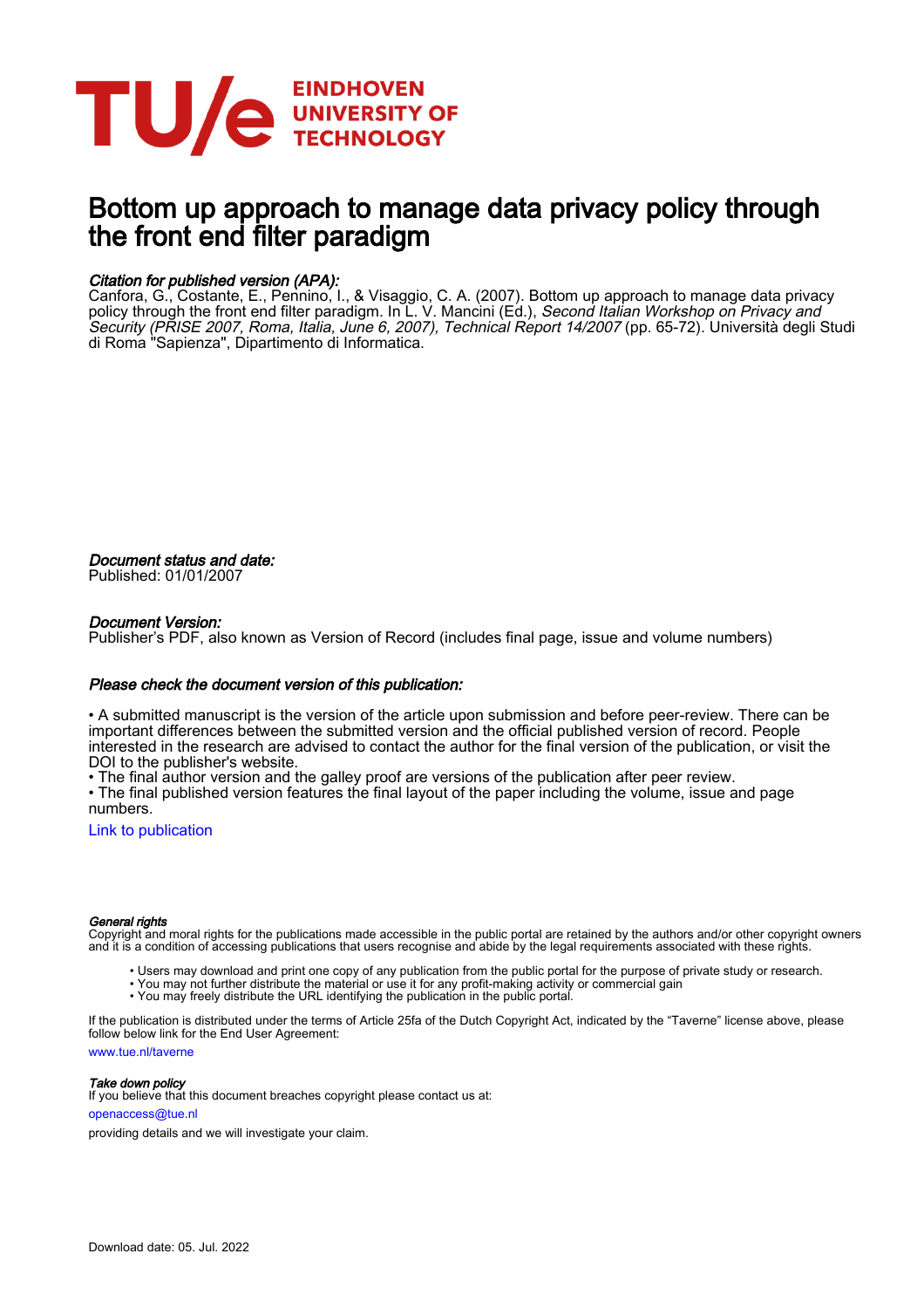# **Bottom up approach to manage data privacy policy through the front end filter paradigm.**

Gerardo Canfora, Elisa Costante, Igino Pennino, Corrado Aaron Visaggio

*Research Centre on Software Technology University of Sannio – 82100 Benevento* 

#### **Abstract**

An increasing number of business services for private companies and citizens are accomplished trough the web and mobile devices. Such a scenario is characterized by high dynamism and untrustworthiness, as a large number of applications exchange different kinds of data. This poses an urgent need for effective means in preserving data privacy. This paper proposes an approach, inspired to the front-end trust filter paradigm, to manage data privacy in a very flexible way. Preliminary experimentation suggests that the solution could be a promising path to follow for web-based transactions which will be very widespread in the next future.

**Keywords:** data privacy, front end trust filter.

#### **Introduction**

The number and the complexity of processes which are accomplished throughout the web are increasing. Confidential data are more exposed to be collected lawlessly by humans, devices or software. The actors involved are often autonomous systems with a high degree of dynamism [15]; negotiations are performed among multiple actors, and cross the boundaries of a single organization [10]. As a consequence, privacy of personal and confidential data is exposed to several threats [13].

Different technologies have been ideated in order to face this problem, such as: anonymization [16], fine grain access control (FGAC) [2], data randomization and perturbation [9].

These solutions show some limitations when applied in contexts characterized by high dynamism and a few opportunities to control data exchange: they are scarcely scalable, they cannot be used in untrustworthy transactions, or they propose too invasive data access mechanisms, which hinder flexibility. This discussion is largely achieved in the related work section.

The realization and the adaptation of a data privacy policy is a process of transformation, which spans from the definition of strategies to properly protect data up to the design of a supporting technology which implements the established policies. Such process includes three main stages. At a first stage, a data privacy policy is described in natural language in a document which contains the rules to disclose sensitive data. At a second stage, the general policy must be refined in specific strategies, in order to understand which kinds of actions could be performed on certain categories of data by some categories of users, and under which conditions. Finally, the established strategies need to be implemented with a suitable technology ensuring that accesses to the data repository happen accordingly with the strategy.

This paper proposes a three-layered approach which aims at facilitating the management of data privacy in such a scenario.

The main purpose is to provide the data manager with the capabilities of: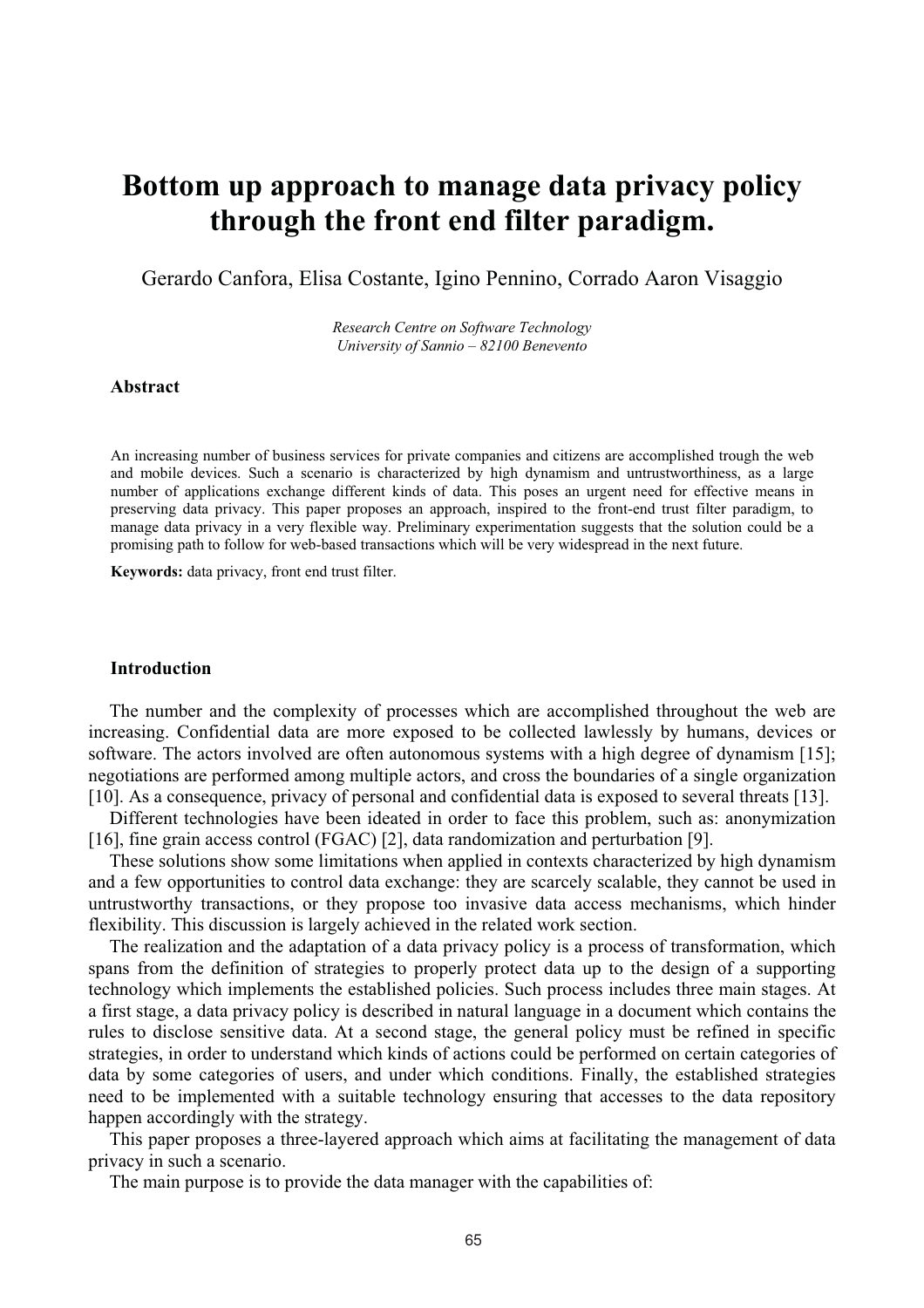- 1. translating the privacy policies, expressed in a natural language, into low-level protection rules, directly defined on database fields;
- 2. providing the database with an adaptive protection, which is able to change accordingly to: (i) the current state of the database, and (ii) to the knowledge that the user acquires by aggregating the information achieved throughout the submitted queries over time.

The paper proceeds as follows: in the next section related work is discussed; in the following section the solution is presented. Thus, the results of the experimentation are provided; and, finally, conclusions are drawn.

## **Related Work**

Different technologies have been proposed to preserve data privacy, but some of them, which could be properly adopted in many contexts, could be scarcely effective in highly dynamic systems.

The W3C Consortium developed P3P [17]. It provides a method that permits a Web Site to codify within an XML file the purposes for which data are collected. It is based on confronting privacy preferences between information provider and requester. P3P is used by different web browsers and lets web site to express the privacy policy with a standard structure: the server according to this structure can choose if deliver data or not. P3P synthesizes the purposes, treatment modes and retention period for data, but it does not guarantee that data are used accordingly to the declared policies. Consequently it may be successful in trusted environments.

Researchers of IBM proposed the model of Hippocratic database [1]: it supports the management of information sharing with third parties. It establishes ten rules for exchanging data; relying on these rules, queries are re-written, data are obfuscated and cryptography is in place, when needed. Hippocratic databases use metadata for designing an automatic model for privacy policy enhancement, named Privacy Metadata Schema. This technique degrades performances, as at each steps purposes and user authorization must be checked at each transaction. Memory occupation is a further matter, as the metadata could grow up fast.

The fine grain access control (FGAC)[2], is a mechanism designed for a complete integration with the overall system infrastructure. Constructs which implement this method must: (i) assure that access strategies are hidden to users; (ii) minimize the complexity of policies; and (iii) guarantee the access to tables' rows, columns, or fields. Traditional implementation of FGAC use static views. This kind of solution could be used only when constraints on data are few.

Further solutions, like EPAL [3] and the one proposed in [14], allow actors of a transaction to exchange services and information within a trusted context. The trust is verified throughout the exchange of credentials or the verifications of permissions to perform a certain action.

Anonymization techniques let organizations to retain sensible information, by changing values of specific table's fields. The underlying idea is to make data undistinguishable, as happens in the kanonymity algorithm [16], throughout the perturbation of values within records. Another techniques require to make data less specific, as happens in the generalization [5]. This technique affects seriously data quality and may leave the released data set in vulnerable states.

Further mechanisms of data randomization and perturbation [9] hinder the retrieval of information at individual level. These techniques are difficult to implement, as they are based on complex mathematics, and however are invasive both for data and applications.

Cryptography is the most widespread technique for securing data exchange [8], even if it shows some limitations: high costs for governing distribution of keys, and low performances in complex and multi-users transactions.

#### **Definitions**

For a better understanding of this work it is necessary to give the following definitions: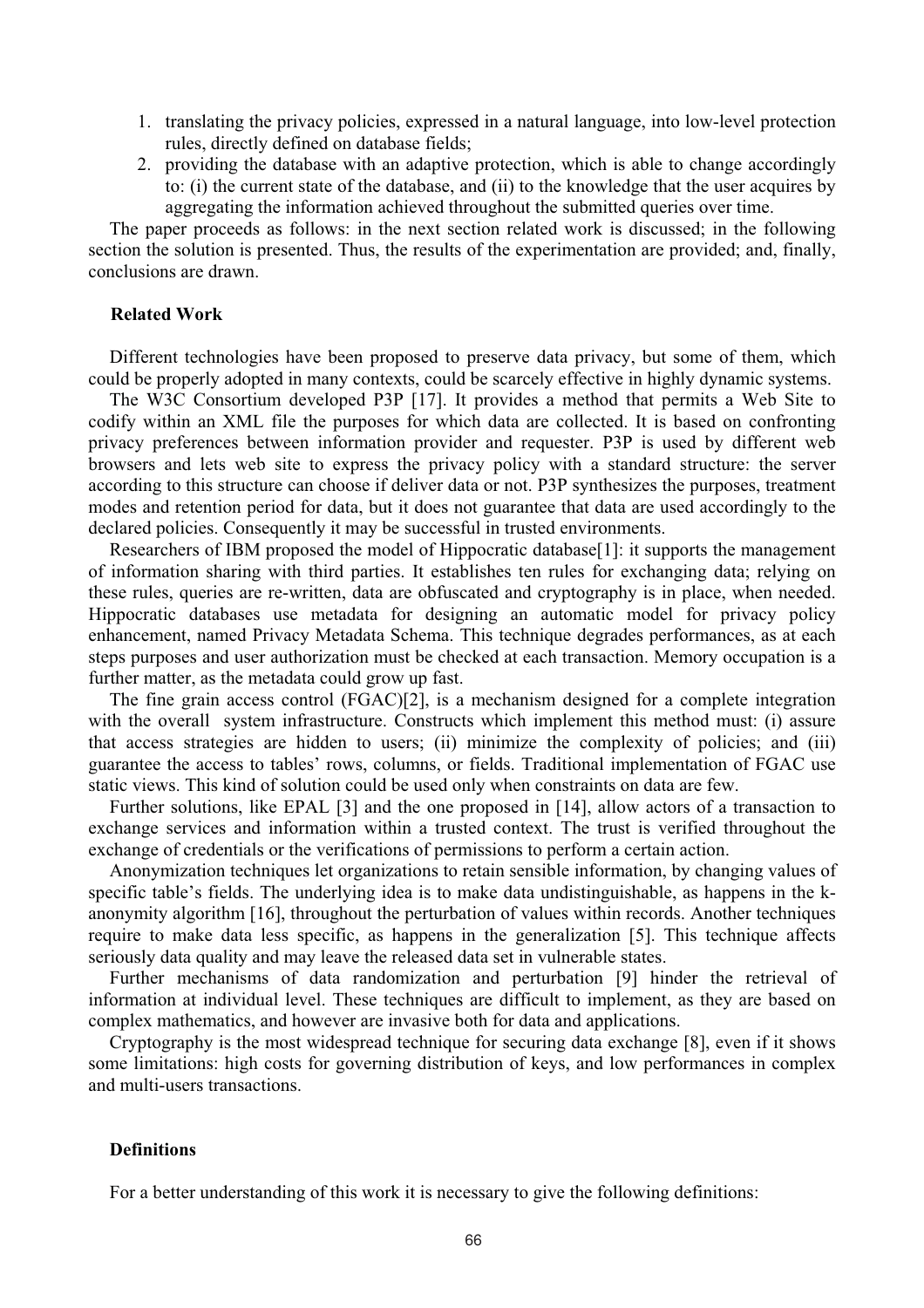- $\bullet$  A **privacy policy** defines the sensitive data whose access must be denied; it is captured as a set of purposes.
- 0 A **protection rule (pr)** defines if the result set can be disclosed (**Legal rule**) or not (**Illegal rule**). For example, let's consider the following rules:
	- a. **NO SELECT** Fiscal\_Code, Surname **FROM** Person;
	- b. **SELECT** Age, Zip\_Code **FROM** Person.

The rule (a) is not legal and establishes that the couple *Fiscal\_Code – Surname* cannot be disclosed. Otherwise it doesn't explicitly deny the access to the single attributes. Vice versa the rule (b) makes attributes *Age* and *Zip\_Code* of the table *Person* accessible whether in pairs or singularly.

The **state of the database** is time dependent and it is defined by the informative content of the database. It can be modified by means of insert, delete and alter operations. Depending on the database state, the privacy policy could be enforced or made less restrictive, as vulnerabilities and threats to privacy preservation could rise or disappear.

## **Approach**

Two complementary approaches could be followed in order to meet the goal:

- $\bullet$ Top-down, that derives a set of protection rules by the privacy strategy.
- $\bullet$  Bottom-up, that allows the rules definition from the analysis of vulnerability and the aggregation inference.

The system acts like a filter between the user applications interrogating the database to protect and the database itself, captures the submitted queries, compares them with the protection rules and decide if they are to allow or to block. The *Top-down* approach suffers a major weakness: the rules can be eluded, by exploiting specific vulnerabilities of the database or, more simply, taking advantage of the flexibility of SQL that allows to write a single query in a lot of ways. Moreover, the growth of the user's knowledge can entail the generation of new protection rules. The goal of the *bottom-up* approach is to solve these problems.

*Query Filtering* 



The goal of the filtering is to establish if a query is:

- 0 *Legal* (to allow), when it doesn't disclose sensitive information;
- 0 *Illegal* (to block) when it tries to access to protected data.

To make this possible it is necessary to evaluate if the handed out query (q, from here on) matches with a protection rule (pr, from here on).

As showed in figure 1, the filtering process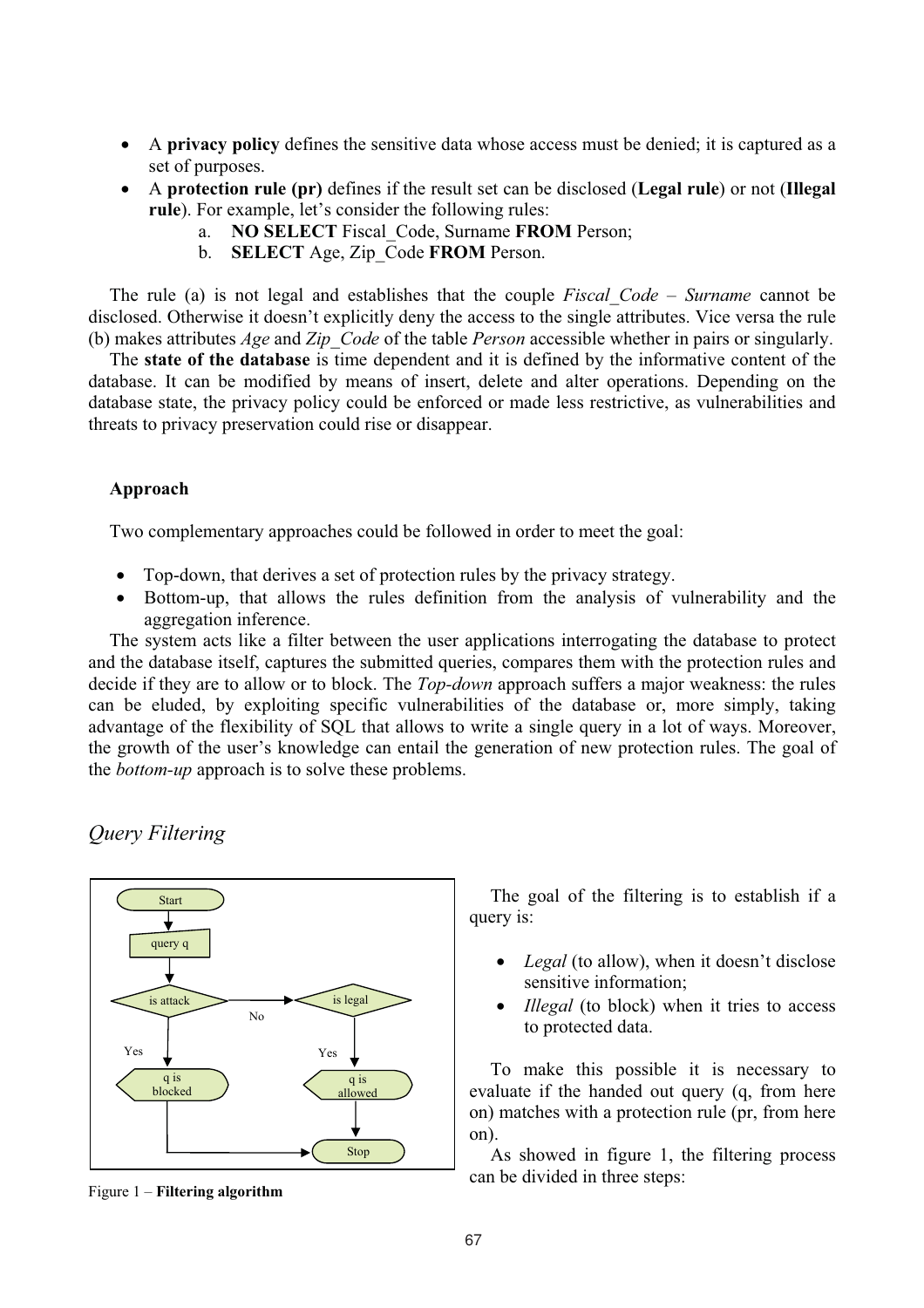- 1. Query submission;
- 2. Search for a pr, belonging to the **illegal catalog,** which matches the q; if a correspondence is found, the query is blocked, otherwise it is proceeded with step 3;
- 3. Search for a matching of the q with a pr belonging to the **legal catalog**; if a correspondence occurs, the query is forwarded to the database.

In order to recognize the correspondence between a query and a rule, the algorithm *Result Matching* has been formulated. Such a comparison is based on the interrogation result rather than on the syntax used to write it. By this way it's guaranteed that more queries expressed in different ways and disclosing the same data, are considered equivalent and thus blocked, as well. When a user submits a query, the system evaluates if at least one rule that involves the same tables of the query exists; and than forwards the found rules and the query to the database, capture the result set of the rules and the query , and, finally, compare them.

# *Analysis of Acquired knowledge*

If there is no matching between the query and the set of rules, the system must establish if the obtained result set can be disclosed on the base of the information already released. In order to make this decision, the system must estimate if the aggregation of the information that the user has acquired through the previous queries and the information released with the last query violate the established privacy policy. As a matter of fact, a sensitive information can be often composed by more information with a less sensibility degree. For instance, let's consider the following illegal rule, which denies the spreading of the information about which patients are affected by Aids or Tuberculosis:

- **NO SELECT** Diagnosis, Patient **FROM** Illness **WHERE** Diagnosis = 'Aids' **OR** Diagnosis = 'Tuberculosis'; (*r*)

and the submission of this two different queries combinations:

- $\bullet$ **{** (*q1*) **SELECT** Diagnosis **FROM** Illness; (*q2*) **SELECT** Patient **FROM** Illness; **}**
- 0 **{** (*q3*) **SELECT** Diagnosis **FROM** Illness **ORDER BY** Diagnosis;
- (*q4*) **SELECT** Patient **FROM** Illness **ORDER BY** Diagnosis; **}**



As showed in figure 2, the combination of  $q_3$  and  $q_4$  is more dangerous than the combination of *q1* e *q2*. The latter, in fact, allows to match the patient's id to his illness, because the result sets are ordered by the same criteria. Conversely, *q1* and *q2* do not expose any sorting rationales.

Figure 2 – **Possible Resultset Aggregation**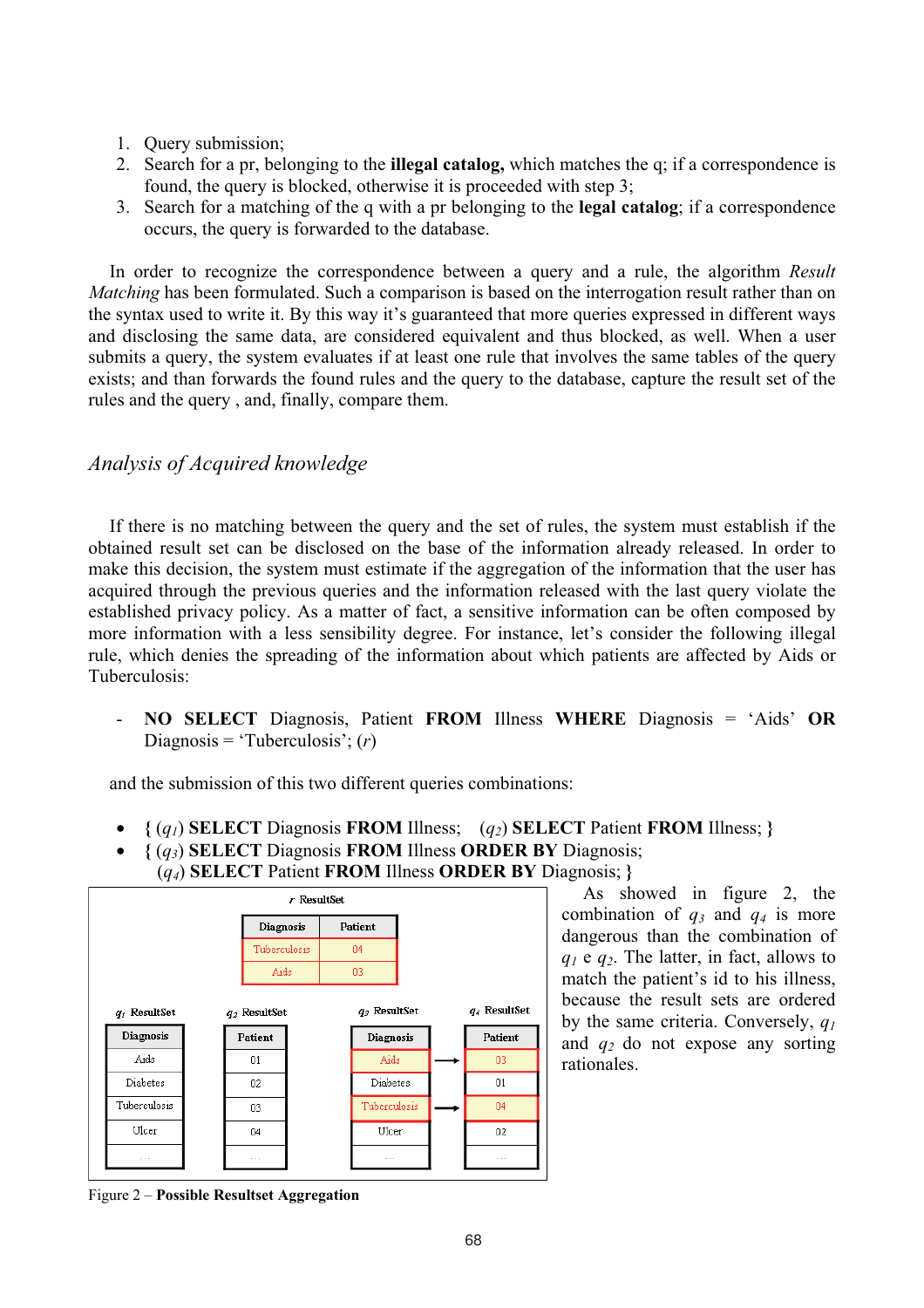## *Log & Quarantine*

The knowledge given by *q4* is harmful only if the information released by *q3* has been already obtained and vice versa. That means that it is not compulsory to block both queries to avoid the violation of the rule  $r$ , but it is enough to block only the last submitted one. It is necessary to track the history of user's interrogations over time in order to get a complete picture of the overall knowledge acquired by the user. However, all the queries forwarded to the database will be logged in a file together with the corresponding information about their success achieved or missed.



Figure 3 – **Complete filtering algorithm**

When a query is submitted, if it does not match with any rule, i.e. it does not belong to the illegal catalog, the system evaluates if it can disclose sensitive information and alerts the administrator. To do this, the system combines the current query with the previous allowed ones (described in the log file), formulating a new query that represents the aggregation. If this query is not matched with an illegal rule, the current user query is allowed, otherwise it is suspended in a *quarantine* status. The whole filtering algorithm is described in figure 3.

The administrator can decide for each single suspended query if it is to block or to allow in the future, generating a new protection rule. An "in-vitro"

experimentation has been carried out, in order to validate the approach, whose outcomes are encouraging and stimulated new directions for future research: the next steps consists of realizing a system for modeling the data domain from a privacy preservation perspective and a system to capture the knowledge acquired by each user over time, in order to limit exploits based on the inference.

#### **Experimentation**

The experimentation aims at evaluating the approach's effectiveness, in order to estimate the robustness of the data protection offered, as the semantic flexibility of SQL could let cheating the adopted mechanisms to preserve data privacy; moreover, the experimentation is headed to estimate the performances degradation of the system, in terms of response time, while the catalogued rules' set grows up.

| Database  | Fbi           | Hospital |
|-----------|---------------|----------|
| Type      | Investigation | Medical  |
| # tables  | 29            | 14       |
| # records | 317           | 413      |

Figure 4- **Experimental Vitro**

The figure 4 shows the databases used as experimental vitro.

In order to test the effectiveness of the *Result Matching* algorithm, an experiment has been realized, which consisted of evaluating the percentage of blocked queries –which is expected to be the 100%- within a set of forwarded queries to the target database.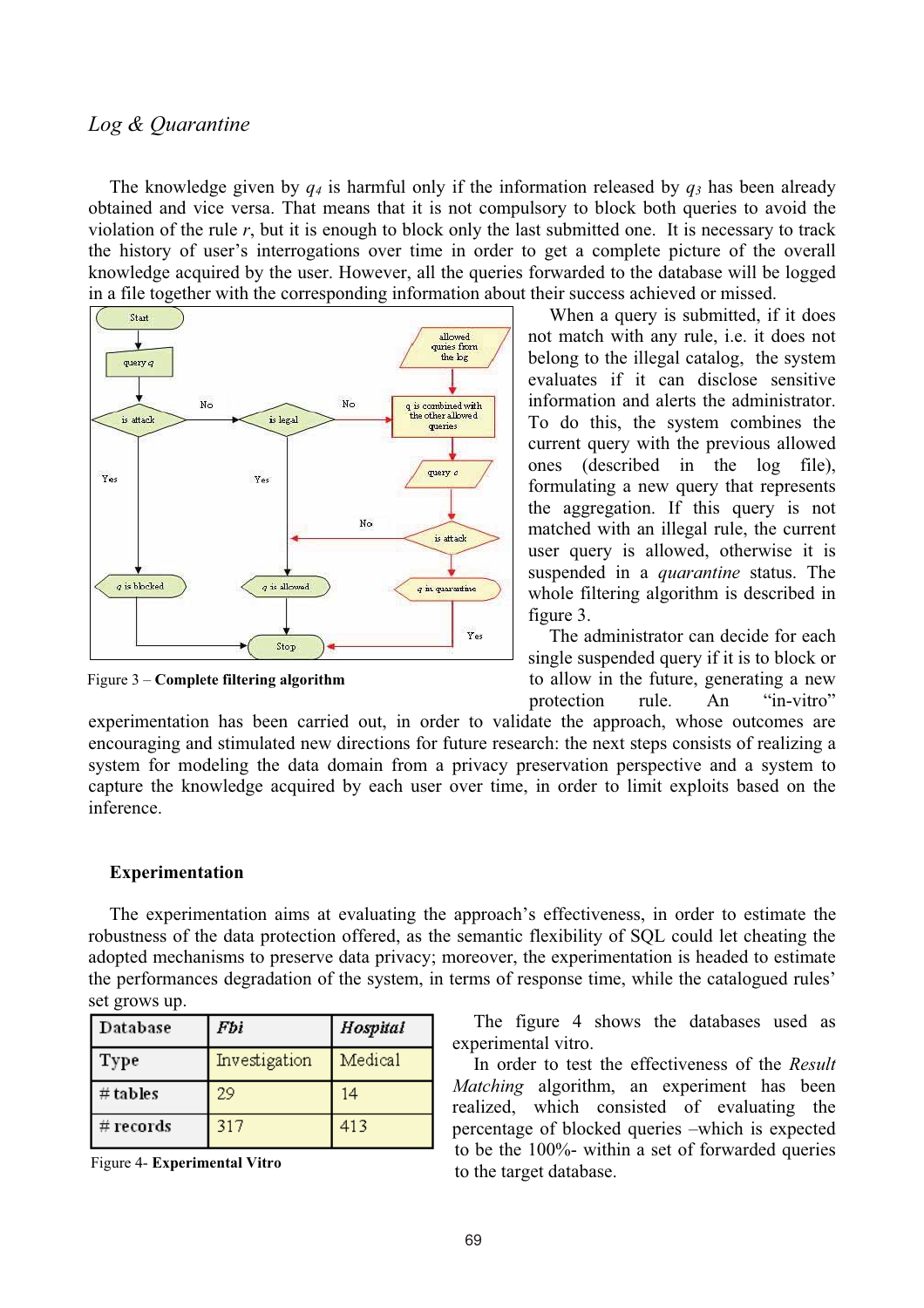For each database have been formulated:

- 4 rules on 1 attribute of 1 table;
- 4 rules on 2 attributes of 1 table;
- $\bullet$ 4 rules on 4 attributes of 1 table;
- $\bullet$ 4 rules on 2 attributes of 2 tables.

For each rule, 4 equivalent queries have been written and their effects have been observed. The matching algorithm proved to be well-built and particularly effective to face up to SQL flexibility. As a matter of fact the algorithm successfully achieved blocking the overall set of queries.

The second part of the experiment helped analyze how the performances of the solution changed, in terms of response time, with correspondence to an increasing of both the rules' number and of the *Resultset* size.

It is important to recall that to make possible the result matching it is necessary to submit to the database both the query to analyze and the rules' set against which the query is confronted, as not all the rules in the catalogue are involved when filtering a query.

In order to carry out a more consistent experiment, rules that involve the same tables of the query have been formulated and catalogued.

The following queries, with a growing number of attributes (and so *Resultset* size), is analyzed:

- $\bullet$ Query1: **SELECT** fiscal\_code **FROM** person
- x Query2: **SELECT** fiscal\_code, name **FROM** person
- x Query3: **SELECT** fiscal\_code, name, surname **FROM** person
- $\bullet$ Query4: **SELECT** fiscal\_code, name, surname, birth\_place **FROM** person
- 0 Query5: **SELECT** fiscal\_code, name, surname, birth\_place, nationality **FROM** person

All the protection rules refer to the table PERSON, that has the following schema:

0 **PERSON**(fiscal\_code, name, surname, sex, birth\_place, nationality)

For each query, the response times have been measured with correspondence to a catalogue with, respectively, 10 (5 legal and 5 illegal), 50 (25 legal and 25 illegal) and 80 (40 legal and 40 illegal) rules. Consider that all the queries were allowed with exception of Query4 and Query5 that were blocked when the catalogues containing 50 and 80 protection rules were used.

The following graphs show the obtained results. It's possible to observe that Query1, Query2 and



Query3 have the same trend, that is: the response time increases with the growth of the catalogued rules' number, because they produced the same outcomes, namely they are allowed at all.

As expected, the performances seem to decrease proportionally with the growth of the catalogue's size, but the proportional factor could be not equal to one. In fact,

Figure 4 – Response time corrispong to an increasng of the rules' set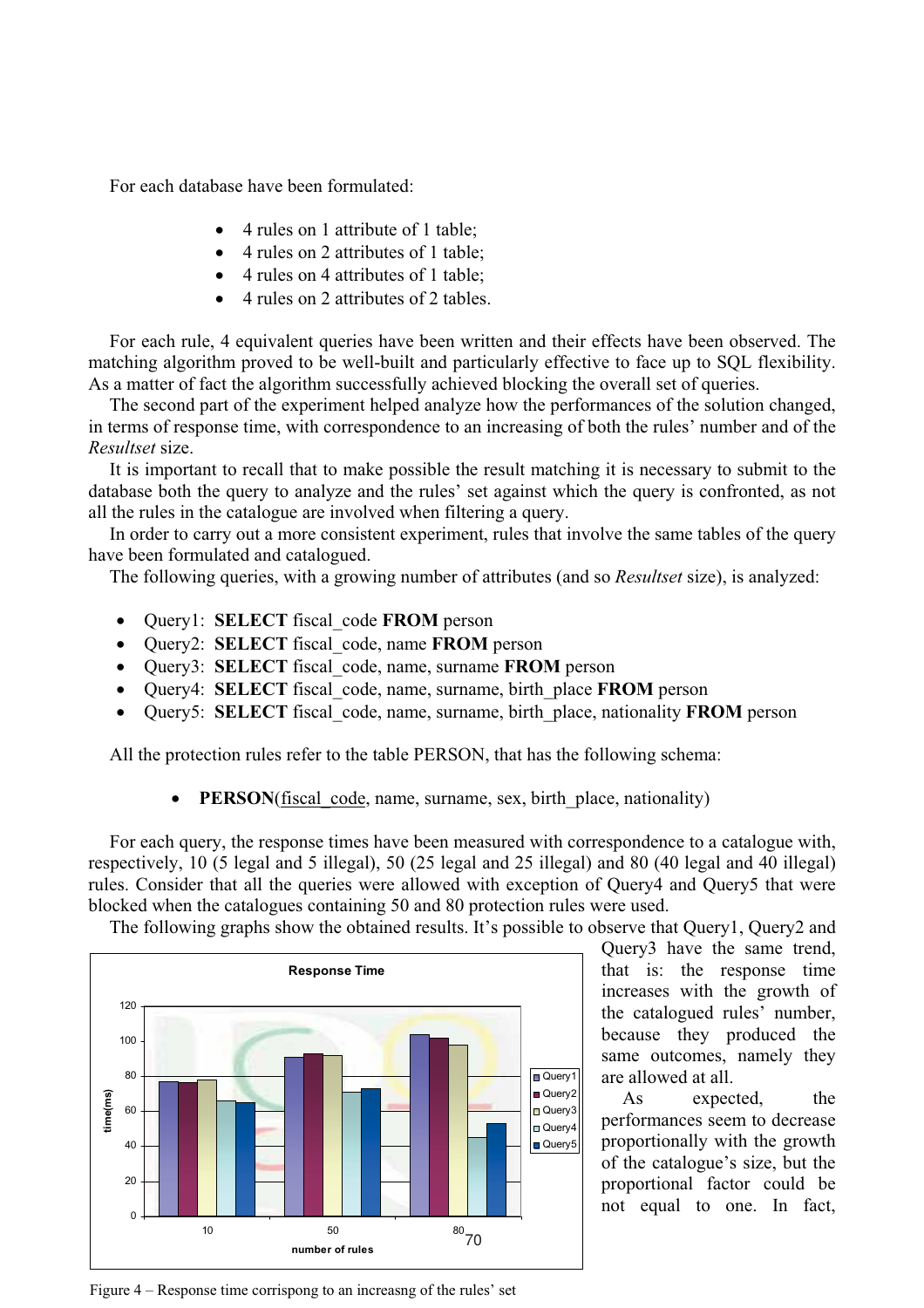corresponding to a 500%growth of the rule's number, it was recorder a 25% increment of the response time. Moreover, corresponding to an 800% growth of the rules' number, it was observed a 40% increment of the response time.

Concerning Query4 and Query5, it's possible to observe a different behavior: the response times are smaller then the previous ones, because they match with an illegal rule. This means that there is a fewer number of comparisons to accomplish.



As well as observed in figure 5, when the catalogue counted 80 rules, only 15 were actually used for comparison, which means that in the worst case less then 20% rules out of the catalogue size are effectively considered in the analysis.

Figure 5 – Effectivly compared rules

#### **Conclusion**

With the growing migration of services towards the net, privacy should be managed within environments characterized by high dynamism: multiple applications are able to access different data sources, without having in place trust-based mechanisms.

As such scenarios foresee a high scalability and a loose control, existing solutions for data privacy management could be unfeasible, too costly or scarcely successful.

This work introduces a novel approach to data privacy, inspired to the paradigm of front end trust filtering. According to this approach the data privacy is managed in a way which aims at reducing control on transactions exchanging data set, while keeping a high level of robustness in preserving data privacy.

The proposed solution implements a bottom-up approach, which relies on the comparison of the result set produced by the forwarded query and the one containing the information which should be banned, accordingly to the established privacy policy.

Furthermore, this solution helps discover new queries which could menace the privacy of data, but are not included in the catalogue' rules, throughout the quarantine management policy.

A preliminary experimentation was carried out in order to prove the effectiveness and the efficacy of the approach. It emerged that the system is able to successfully face the semantic flexibility of the SQL, and the degradation of performances with the growing of rules' number is limited to the 20% for the worst case.

As future work we are planning a larger experimentation in order to detect further weakness points of the solution and identify improvement opportunities.